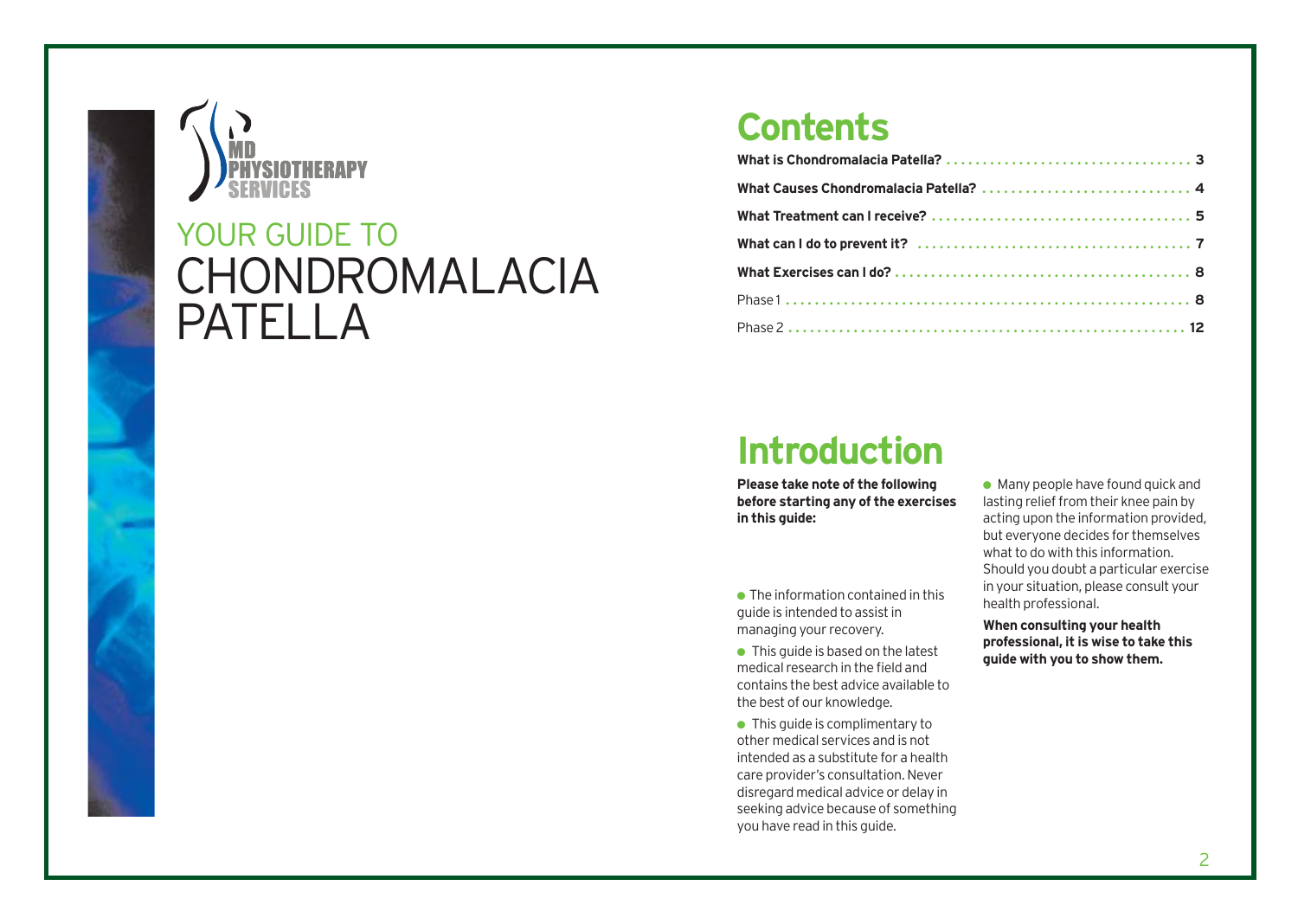### **What is Chondromalacia Patella?**

The cartilage that lines your kneecap (patella) is a natural shock absorber. Under normal circumstances it is smooth and shiny, allowing the kneecap to glide smoothly along the groove at the end of the thigh bone (femur). When this cartilage becomes irritated or starts to break down, it can cause irregularities along the undersurface of the kneecap. **Chondromalacia patella** can be

defined as a degenerative condition of the cartilage surface of the back of the kneecap. This condition may result from acute injury to the patella or from chronic friction between the patella and the groove in the femur through which it passes during movement of the knee. Chondromalacia patella specifically refers to a knee that has been structurally damaged, while the more generic term patello-femoral pain syndrome refers to the earlier stages in the condition, where symptoms may still be fully reversible.



 $\frac{3}{3}$ Medical Illustration Copyright © 2008 Nucleus Medical Art, All rights reserved. **www.nucleusinc.com**

### **What Causes Chondromalacia patella?**

Since the terms **chondromalacia patella** and **patellofemoral pain syndrome** both encompass a large group of medical conditions that can cause pain at the front of the knee, including a tight iliotibial band, overuse, malalignment, core instability etc, there is no one known 'cause' of chondromalacia patella. **It is therefore essential that you have a full assessment of your knee to determine the cause of your pain so that you can prevent future problems from occurring.**

In adolescents and young adults, patellofemoral pain and chondromalacia patella are often caused by overuse or injury. The patella is normally pulled over the end of the femur in a straight line by the quadriceps (thigh) muscles. Patients with chondromalacia patella frequently have abnormal patella 'tracking'(movement) towards the outer (lateral) side of the femur. This slightly off centre pathway allows the undersurface of the patella to grate along the femur causing chronic inflammation and pain. Certain individuals are said to be predisposed to develop chondromalacia patella due to gender and biomechanical differences. These include females; knock kneed or flat footed individuals, or those with unusually shaped patella undersurfaces. People who've had a trauma to the kneecap — such as a dislocation or fracture — may be more

likely to develop patellofemoral pain. In older adults chondromalacia patella can occur when the articular cartilage breaks down as part of the wear and tear process that can occur with age. The patella is one of the earliest places where cartilage breakdown occurs and is slowly progressive, leading to arthritic changes in the knee joint. Biomechanical differences and muscle weaknesses around the knee joint can facilitate this process of wear and tear, therefore making some people more susceptible than others for developing chondromalacia patella.

#### **SYMPTOMS**

The main symptom is a vague discomfort of the inner knee area, which may radiate (refer) to the back of the knee. This discomfort/pain is aggravated by activity (running, jumping, climbing or going down stairs) or by prolonged sitting with the knees in a bent position. You will also notice a grating or grinding sensation when you straighten your knee, which will often be accompanied by pain. Occasionally, if chronic symptoms are ignored, the associated loss of quadriceps muscle strength may cause the leg to 'give out', and mild swelling may also occur.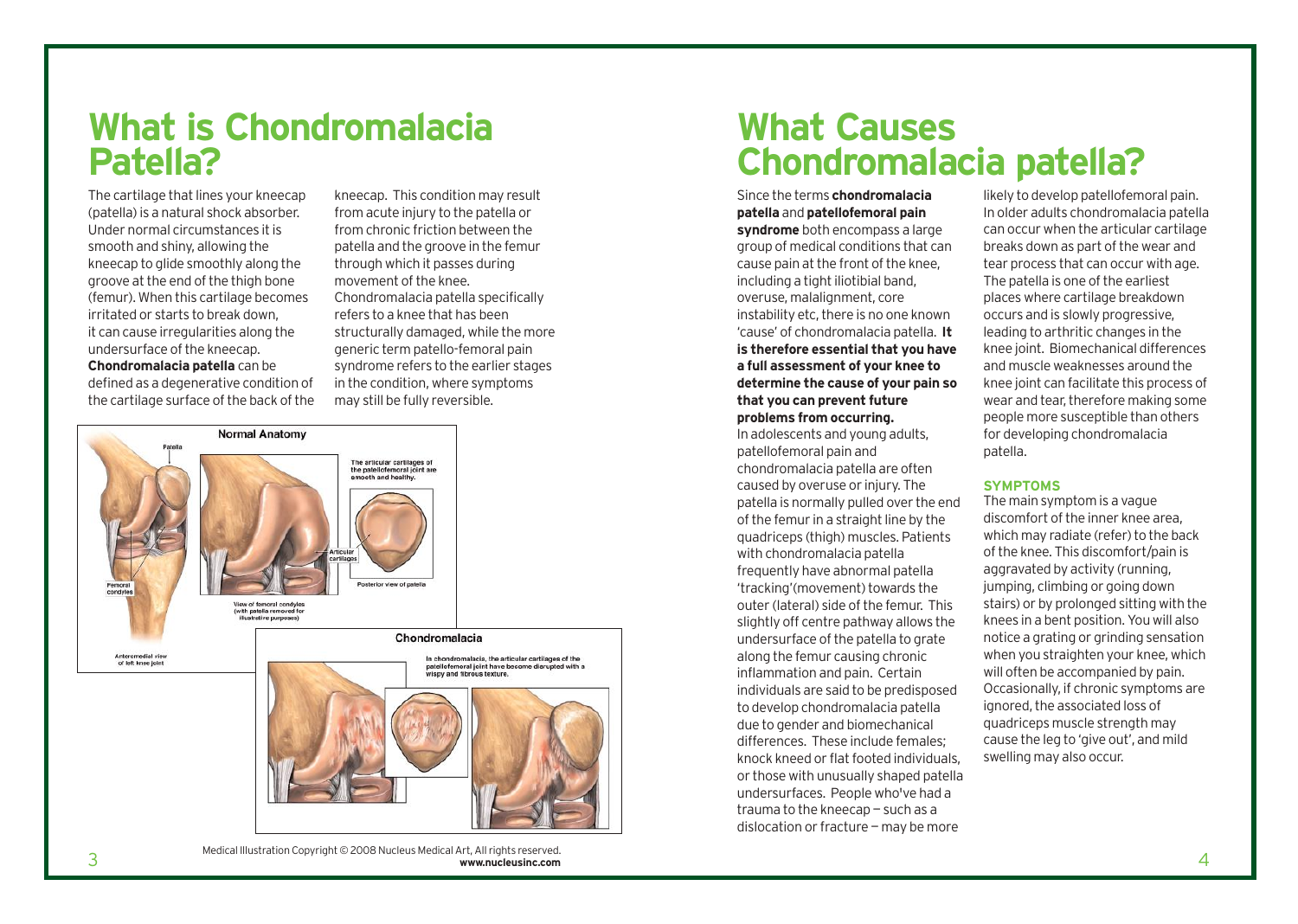## **What Treatment can I receive?**

**Chondromalacia patella** can be the result of a number of factors, and it is therefore important that you consult your doctor or allied health professional so that a full examination of your knee can be done. This will help to determine the cause of your pain so that the appropriate treatment and rehabilitation can follow. The following is therefore a list of treatments that one can receive, but may differ slightly depending on the cause of your pain.

#### **NON-SURGICAL TREATMENT**

● **Relative Rest** It is important to try and avoid activities that cause your pain. This does not mean stop activity all together, as it is important to maintain strength and cardiovascular fitness as much as possible. Activities such as cycling and swimming are often good substitutes to running.

**• Ice** This can be applied to the knee and will help to decrease both pain and inflammation. Apply ice for 10-15 minutes a few times a day. It is important when applying ice that you are aware of the risk of a burn, and therefore never apply ice directly to the skin. It is also a good idea to check the skin occasionally throughout the application. Be aware of the contradication before using this treatment.

#### **PRECAUTIONS WHEN USING ICE THERAPY.**

● **Ice treatment must be used carefully otherwise it may cause a skin burn.**

● **Never put an ice pack directly onto the skin, always use a damp towel or cloth to prevent an ice burn.**

● **Only apply an ice pack to areas of skin with normal sensation i.e. you must be able to feel hot and cold.**

- **Never put an ice pack over an open wound or graze.**
- **Do not apply an ice pack to an area with poor circulation.**
- **Never leave an ice pack on the skin longer than the time stated in this advice sheet.**
- **Adults should always supervise young children when using ice packs. Application may be reduced and extra care should be taken when checking the skin.**

● **Remember to check the skin underneath every 5 minutes for:**

- Whiteness of the skin
- Blueness of the skin
- $\bullet$  Blotchy and painful skin
- Excessive numbness

**If you get any of these symptoms remove the ice pack immediately.** ● **Non-steroidal Anti-inflammatory medications** Many anti-inflammatory medications can be acquired over the counter and again help to decrease inflammation and pain in the joint. It is often a good idea to consult with your doctor before taking antiinflammatory medications so that the

right one can be prescribed for you.

● **Physical therapy** Consulting with a physiotherapist, osteopath or chiropractor is advised if you are experiencing pain in your knee. They will perform a full assessment on your knee to determine the cause of your pain and the treatment prescribed will then be based on their findings. Treatment for chondromalacia patella usually involves improving the strength and biomechanics of the joint. This may involve a full rehabilitation programme, taping, soft tissue techniques, shoe assessments etc. You may also be referred to a podiatrist who will assess you walking and running, and may provide you with inner soles for your shoes that will help to correct your foot position.

● **X-rays** Your doctor may recommend X-rays or other imaging tests to help determine the cause of your knee pain.

● **Surgery** If your symptoms are severe, and/or the above measures have not been effective, a minor surgical procedure may be needed to confirm the diagnosis and/or treat the condition.

**• Arthroscopy** During this procedure, the doctor inserts an arthroscope — a pencil-thin device equipped with a camera lens and light — into your knee through a tiny incision. Surgical instruments are passed through the arthroscope to remove fragments of damaged cartilage.

● **Realignment** In more severe cases, a surgeon may need to open your knee to realign the angle of the kneecap or relieve pressure on the cartilage.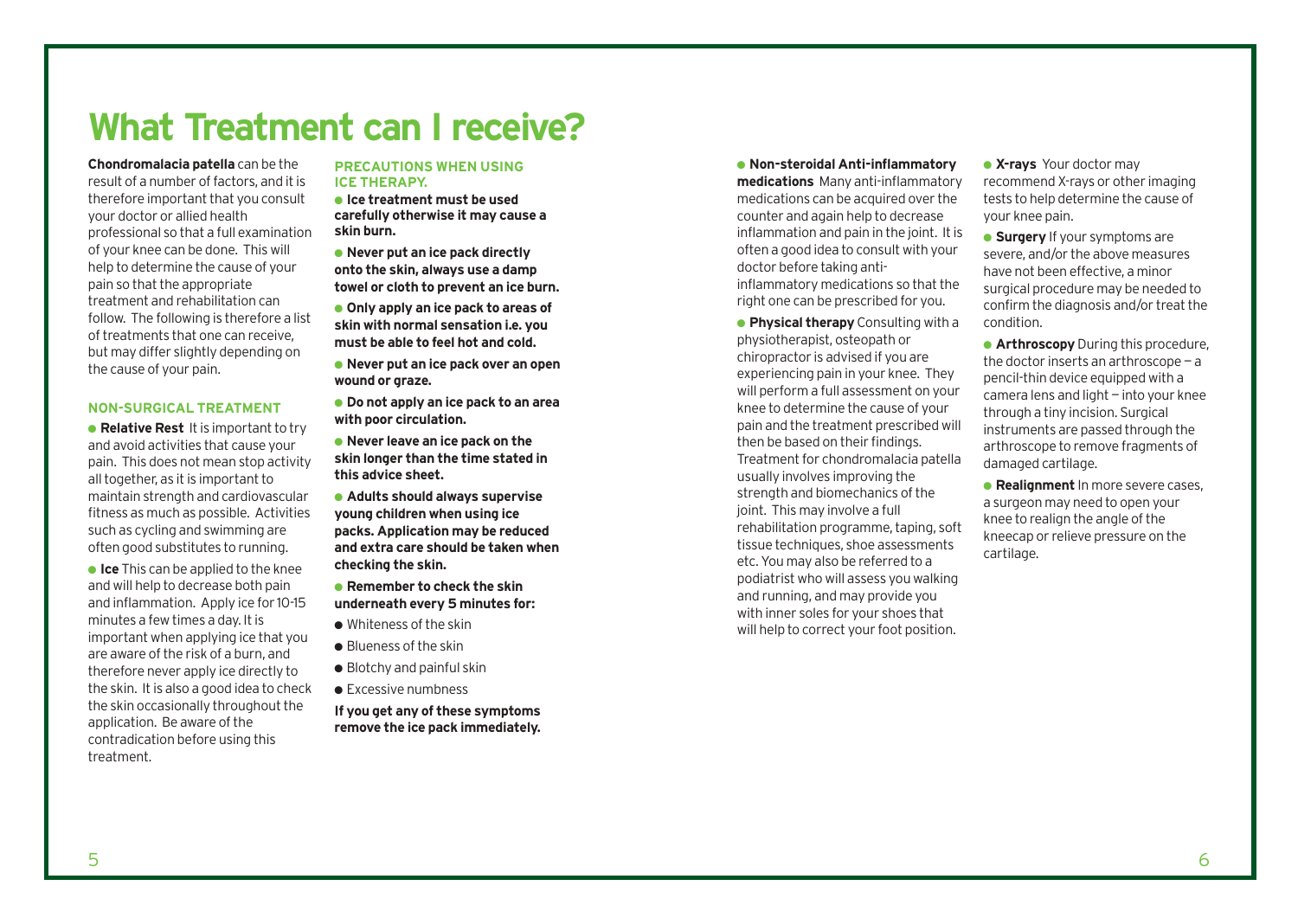### **What can I do to try**  and prevent it? **It is important that you are aware that**

As has already been said, **chondromalacia patella** is a degenerative disease and the final phase of patello femoral pain syndrome. It is therefore important if you are experiencing anterior knee pain that you consult with your doctor or allied health professional before degeneration occurs. There are some basic principles that you can follow that can help to protect your knees from injury.

● **Lose excess pounds** If you're overweight, losing the extra weight relieves stress on your knees.

● **Warm up** Before running or any other exercise, warm up with 5 to 10 minutes of light activity.

**• Stretch** Promote flexibility with gentle stretching exercises. These are often not possible before the activity e.g. running, but a good cool down stretching routine is essential to prevent injury.

● **Increase intensity gradually**

Avoid sudden changes in the intensity of your workouts.

● **Practice shoe smarts** Make sure your shoes fit well and provide good shock absorption and support. If you have flat feet or any other foot problems it may be important for you to consult with a podiatrist who can properly assess your walking and running biomechanics as well as your foot position and suggest the right shoes for your foot type.

● **Think alignment and technique** Ask your allied health professional (physiotherapist, chiropractor or osteopath) about flexibility and strength exercises to optimize your technique for jumping, running and pivoting — and to help the patella track properly in its groove. It is also important to listen to your body. If your knee hurts, stop what you are doing. Pushing yourself may only lead to injury.

# **What Exercise Can I do?**

this is a general exercise programme for **chondromalacia patella** that can be adjusted depending on advice given by your health care provider on assessment. The goal of rehabilitation is to return you to your sport or activity as soon as is safely possible. If you return too soon, you may worsen your injury which will delay your

recovery. **It is important that you work in a pain free range of movement throughout the exercise programme.** Working into pain will have no benefit and may even delay your recovery. Technique is also essential and these exercises should be performed in a controlled manner concentrating on the movement in both directions.

# **Exercises** phase 1

### **STRETCHING EXERCISES**

● **Repeat each of these stretches 3 times (on both sides if necessary).** ● **Hold each stretch for at least 30 seconds.**

● **Hold a steady stretch, do not bounce.**



#### **QUADRICEPS**

Lying on your right side, your right arm extended up to cushion your head, use your left hand to grasp your left ankle as you bend your left knee backwards. You should feel the stretch along the front of your thigh. It is important to keep the other leg bent at both the hip and the knee, so as not to hyperextend your back. You can use a towel to aid you in this exercise if you are unable to reach your ankle or bend your knee too far.

### **HAMSTRING**



Lying on back with one leg straight, raise the bent knee towards you and hold behind your knee. Now slowly straighten your knee until a stretch is felt in the back of the thigh. A towel can be used to aid you in this exercise if you are unable to reach your leg

Exercise images licensed from Visual Health Information Music Service in the Service images licensed from Visual Health Information Service images licensed from Visual Health Information Service in the Service in the Servi Exercise images licensed from Visual Health Information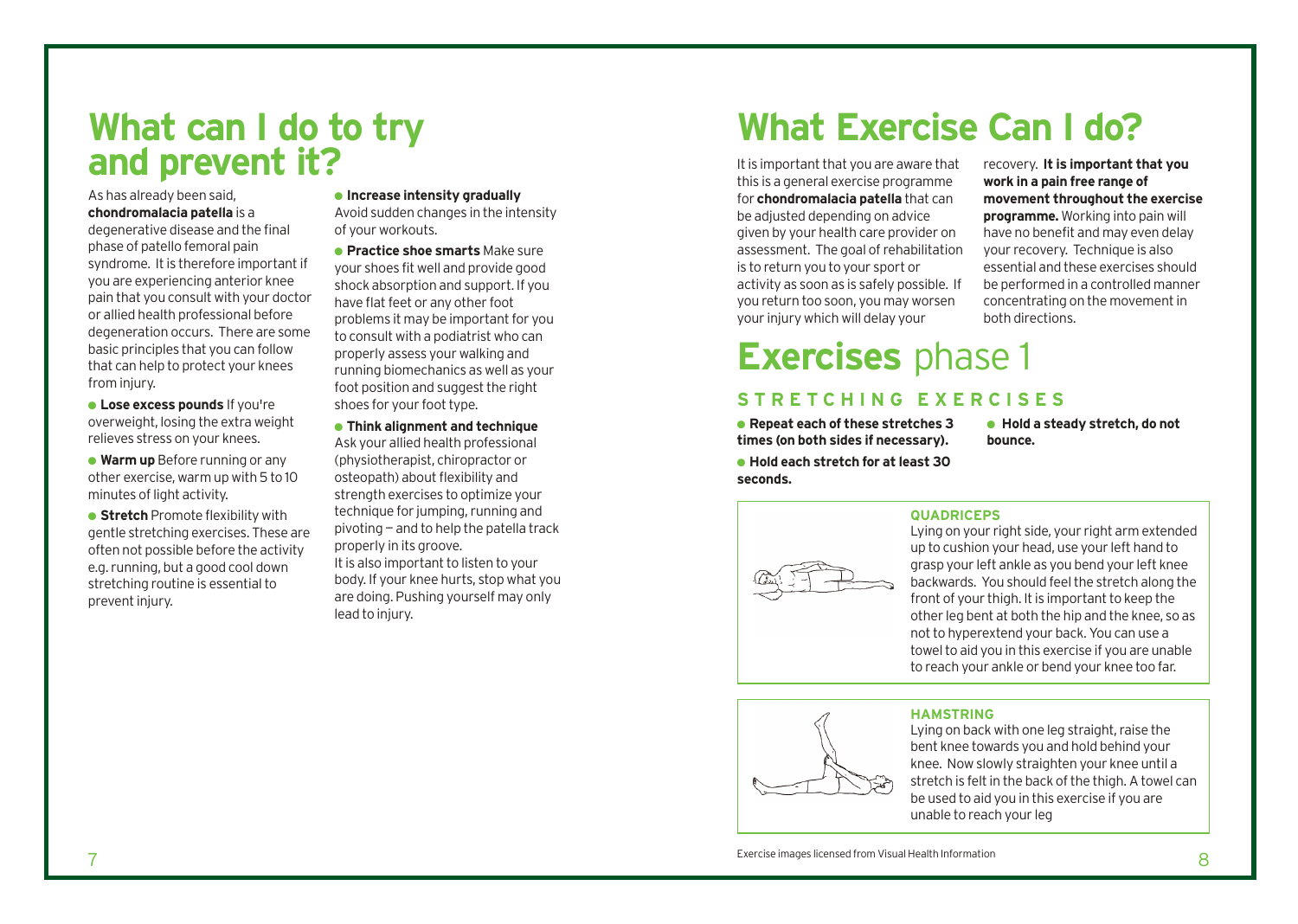# **Exercises** phase 1 (continued)



### **CALF**

Keeping back leg straight, with heel on floor and turned slightly outward, lean into wall until a stretch is felt in calf.

#### **BUTTOCKS**



Lying on your back, rest your right ankle on your left knee. Using your hands lift your left leg into the air, bending the knee at 90°. Pull your left leg gently towards your body. You should feel a stretch in your buttocks on the right side. A towel can be used to aid you in this exercise if you are unable to reach your leg



#### **TENSOR FASCIA LATAE**

Stand with your left leg crossing over in front of your right leg. Now bend from your trunk towards your left side. You should feel the stretch along the side of your right leg. Repeat with your legs crossed over the other way and bending to the other side.

### **STRENGTHENING EXERCISES**

● **Repeat 2 sets of 10-15 repetitions on each side (unless otherwise stated in the exercise)**

● **Perform each exercise in a controlled manner and within a pain free range of movement**



#### **TERMINAL LEG EXTENSIONS:**

Sitting on the floor with one leg outstretched in front of you with a rolled up towel/pillow (or a bolster) under your knee. Lift the heel off the floor straightening the leg, hold for 5 sec. (contract the VMO muscle group), and then relax.



#### **BALL SQUEEZING AND PUSHING (a pillow can be used)**

Lying on your back with your knees bent, firstly place the ball between your knees and squeeze. Hold for 10 seconds and repeat 5 times. Now place the ball between your knee and the wall, push out for 10 seconds and repeat 5 times on each leg.

#### **STRAIGHT LEG RAISES**



Lying on your back with both legs straight out in front of you. Now bend one knee so that your foot is flat on the floor, and keeping the opposite knee straight, raise it into the air to the height of the bent knee. Repeat this 10-15 times with your foot in the positions described below **1.** Pointing up towards the ceiling **2.** Slightly turned outwards



#### **BRIDGING**

With your pelvis in neutral (hip bones facing towards the ceiling) and TA contracted (pull belly button to spine), slowly raise buttocks from floor, keeping your pelvis stable and body in a straight line. Hold for 10 seconds and repeat 10 times.



#### **STEP-UPS**

Stand on one leg on a step facing up the stairs. Slowly lower yourself by bending your knee. Return to starting position without pushing off with the opposite leg. Have your weight on your heel more than your toe, but foot flat, and your knee should be in line with your second toe when bending it i.e. be aware that your knee and foot do not roll in wards. Perform 2 sets of 10 reps per leg.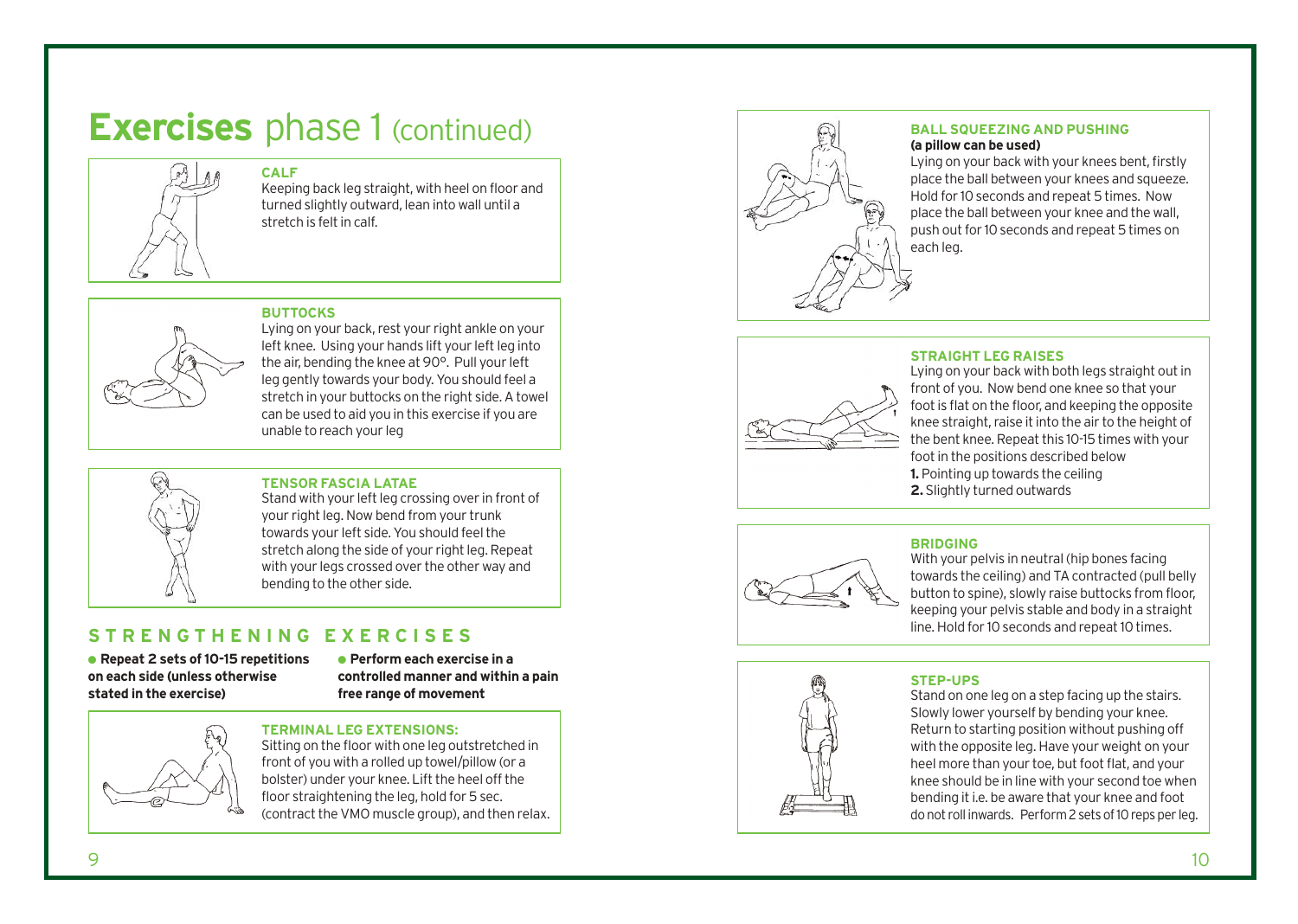## **Exercises** phase 1 (continued)



#### **WALL SLIDES**

Stand leaning up against a wall, your feet a little away from the wall with your toes pointing forwards. Push your back against the wall. Slowly lower your body into a seated position and hold this position for 10 seconds. Complete 10 repetitions. Make sure that you work in a pain free range of movement, that you don't go down further than 90° in your knees, and that your feet are far enough forwards that your knees do not go over your toes.

#### **STORK STANDING**

- Balance on one leg for 30 seconds and repeat with the other leg.
- Repeat the above with your eyes closed. Progress the above to standing on an unsteady surface, e.g. a cushion or a narrow piece of wood.

# **Exercises** phase 2

Phase 2 exercises can be started when you are able to do all the Stretching and Strengthening exercises in Phase 1 with no adverse effects and good

control. Continue to work in a pain free range of motion, and continue to do the stretching exercises of phase 1 with each exercise session.

# **Exercises** phase 2

### **STRENGTHENING EXERCISES**

● **Repeat 2 sets of 10-15 reps on each side (unless otherwise stated in the exercise)**

● **Maintain good control and form throughout the exercise i.e. in both directions of movement**



#### **STRAIGHT LEG RAISE**

Rest on your forearms, and lift your leg to the height of your bent knee. Keep your leg straight and don't let it rest on the floor on the return down. Repeat 10-15 times with your foot in the positions below

1. Pointing up towards the ceiling

2. Slightly turned outwards from the ankle



#### **BRIDGING WITH ONE LEG EXTENDED**

Lying on your back, bend both knees to 90° with your feet flat on the floor. Tighten T.A. and lift your pelvis and lower back off the floor. Now lift one foot off the floor, hold for 5-10 sec, put it back down, repeat with the other foot, and then relax completely. Begin again. Keep the T.A. and Glutes tight throughout the movement to keep the pelvis stable and without dropping to the one side. Repeat 5 times per leg.



#### **STEP-DOWNS**

Stand on one leg on a step facing down the stairs. Slowly lower yourself by bending your knee. Return to starting position without pushing off with the opposite leg. Be aware that your knee and foot do not roll inwards, that your weight is mostly on your heel with your foot flat, and that your knee goes down in line with your second toe.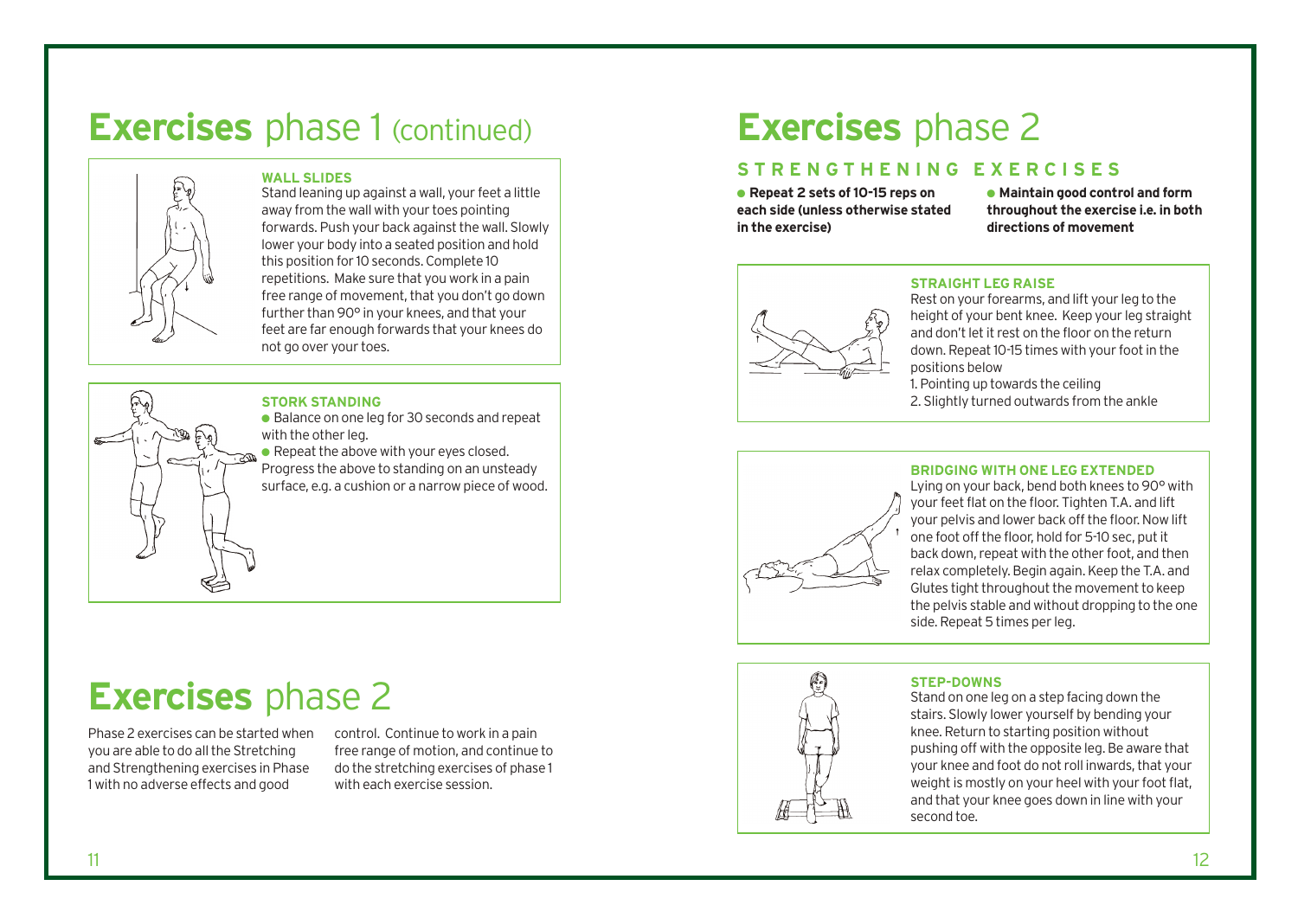# **Exercises** phase 2 (continued)



#### **STORK STAND PICK-UP**

Standing on one leg, with your weight on your heel, bend down to pick up a weight with the opposite hand ensuring that your weight stays on your heel, and that your knee goes down in line with your second toe. Also ensure that your knee and not your back does the bending work. Start by picking the weight up off a chair and gradually progress to picking up off the floor. Repeat 10 times on each leg (up and down is one repetition).

#### **STATIC LUNGES:**

Place one foot in front of the other. Bend both knees together until you have a 90° bend in both. Ensure that your front knee does not go over your front foot when bending to 90°. Return to the starting position. Perform 1 set of 10 reps per leg (complete all 10 reps with the one foot forward before changing and starting with the other leg in front).

Progress this exercise to stepping lunges (i.e. start with feet together and step into a lunge position) once you are pain free with the above. Again when you lunge down, make sure that both knees are at a 90° angle and then return to the s tarting position.

#### **MINI SQU ATS:**

S tand with your feet hip width apart and hold your hands out in front of you. Now bend the knees keeping your feet flat on the floor, and ensure that your knees do not go past a 90° angle. Return to the starting position. Make sure that both movements are slow and controlled and that your knee goes down straight (no rolling inwards).



#### **CALF RAISES**

Supporting yourself against a wall, raise up onto your toes in the following manner: First onto your big toe, then onto the middle of your foot and then onto your little toe. Repeat this sequence 10 times. This exercise can also be performed on a step to allow a greater range of movement. You can progress to performing this exercise on one leg when you are able to perform with no problems on two.



**HOPPING SEQUENCE** Hop from one point to another in the following sequences

**1.** Forward and backward **2.** Side to side **3.** Jump in a square **4.** Jump diagonally forwards and backwards across a central imaginary line

Start by hopping with both legs and as you feel strong enough, progress to one legged hopping. Repeat the sequence 10 times on each foot. These exercises are important to improve functional proprioception (awareness of the body in space), and are essential for effective return to sport. You can also include shuttle running e xercises, including zig-zag running, forward backward running, fast and slow interval running etc.